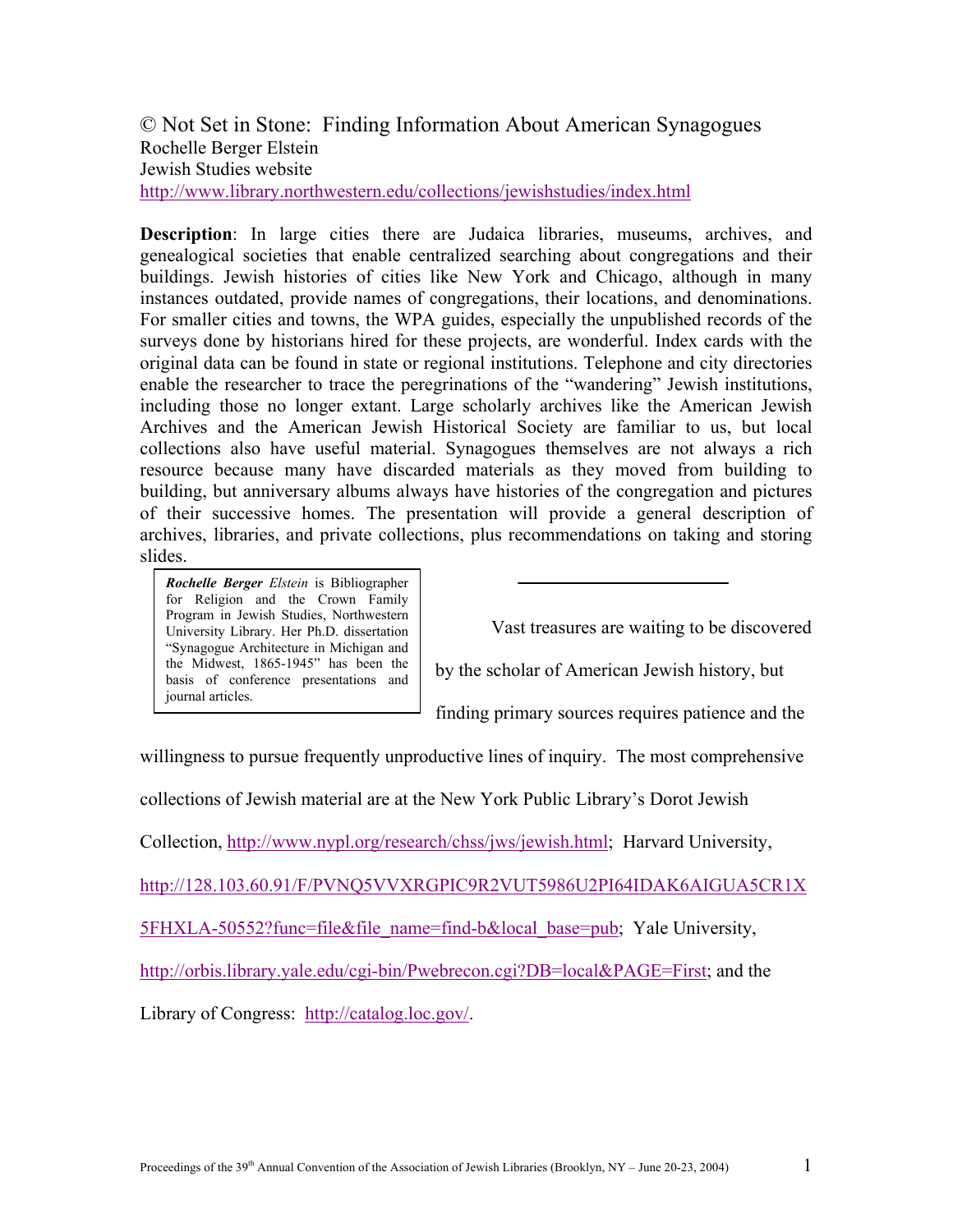# **Primary resources**

Some of the most basic tools, however, like a complete list of American Jewish newspapers, does not exist. The New York Public Library has a list of its microfilm collection of Jewish newspapers in all languages in a pdf file at

<http://www.nypl.org/research/chss/jws/documents/microfilmsnorthamerica.pdf>but they do not have in the collection every volume or issue of every newspaper. Because newspapers are of local interest, they are most likely to be found close to their place of publication. A good strategy on First Search/WorldCat is to use the "serials" limit in the advanced search mode. For keywords use "jewish" "newspaper" and then "state name." The internet makes it easier to find information and to locate newspapers in paper or microfilm copies, but any claim to total inclusiveness is hard to ensure, which is why I do not believe that every paper will be on the list of newspapers and their dates that I am preparing for my website, although there is already other useful material:

## <http://www.library.northwestern.edu/collections/jewishstudies/index.html>

 For a number of reasons, recent synagogue history is more readily documented than data from before 1900. The Jewish population of the United States was small before the major migrations of the period between the 1880 to 1924. Secondly, the first generation—Germans in the 1860s–1880s, and central and East Europeans in the following decades—were more concerned with establishing themselves, their businesses and synagogues than in preserving history. Finally, American libraries and archives were founded only after some philanthropic Jews became conscious of the need to preserve the history of the Jews in America at the end of the nineteenth and beginning of the twentieth century. $<sup>1</sup>$ </sup>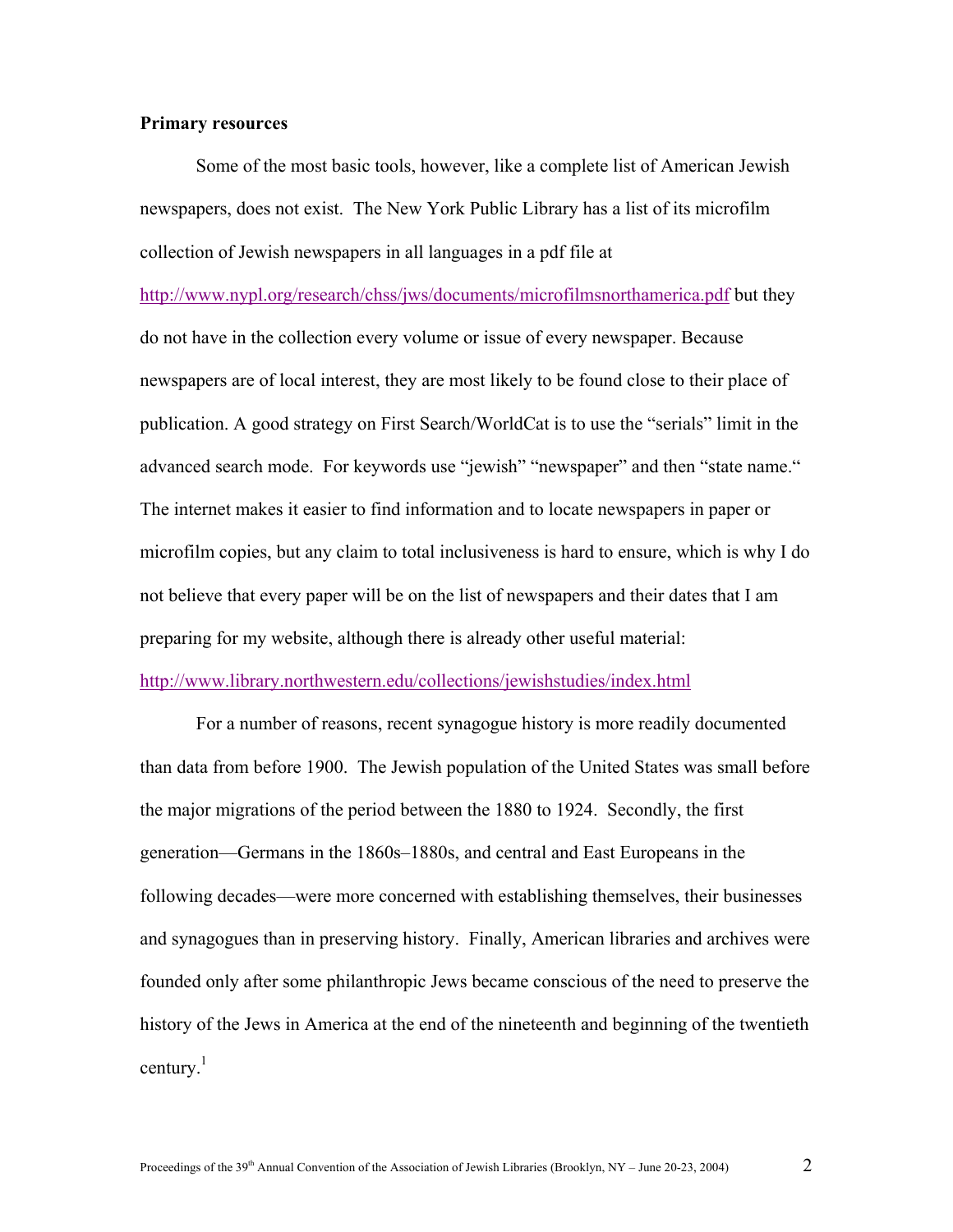Historic preservation—not in the architectural sense but in keeping written records—requires space, stability, and volunteers.<sup>2</sup> Reform temples had the most of both and therefore are the easiest to chronicle; Conservative synagogues gained space in the 1920s, and they, too, are likely to have material. Orthodox synagogues, the least wealthy, and the smallest—often meeting in storefront *shuls*—discarded their records as activities of a higher priority took over their office and library space.<sup>3</sup>

One useful tool for local history in the period of the 1930s and 1940s is the careful and professional work done by the Federal Writers Project [FWP] of the Works Progress Administration [WPA], created in 1935. Historians amassed huge amounts of data for each of the 48 states, archiving it in repositories such as state museums and libraries, historical societies, and university archives. In this electronic age, the best tool for locating WPA files is ArchivesUSA which permits searching by keyword, collection name, repository name, or location.<sup>4</sup> A partial list of repositories of the WPA information is at:

[http://www.library.northwestern.edu/collections/jewishstudies/American\\_Jewish\\_Histori](http://www.library.northwestern.edu/collections/jewishstudies/American_Jewish_Histori) cal\_Societies.pdf

Print, however, has not been entirely superseded. The FWP material was used to produce a guidebook for each state, originally called the *Federal Writers' Project Guide*, and reprinted as the *American Guide Series*. There is also a bibliography of books on American synagogues at:

# <http://www.library.northwestern.edu/collections/jewishstudies/synagogues.pdf>

Synagogues and temples are the central institution of American Jewish life, and studying them requires access to minutes, anniversary books, memorabilia, files, and oral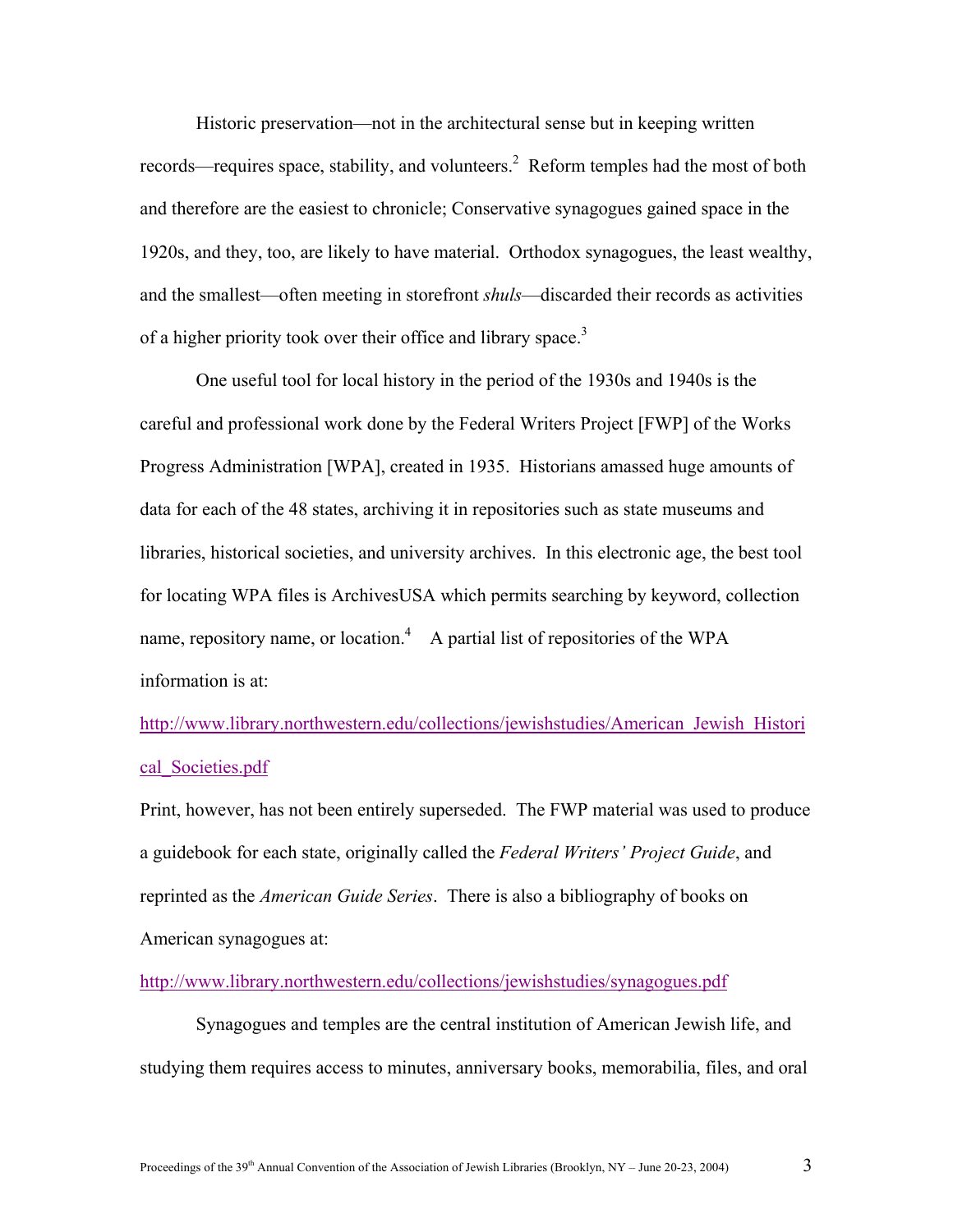histories. Amassing a list of synagogues in a large city, or even in a state with a small Jewish population, is preliminary to finding out what primary materials exist and whether they can be accessed at a distance. A very incomplete list of synagogue archives is at <http://www.library.northwestern.edu/collections/jewishstudies/synagogues.pdf>

 City directories are essential for the task of identifying and tracking congregations, and they are available on microfilm or paper (of course, the earlier the publication date, the more brittle the paper). They are difficult to use because, even for a single city, their titles change over time. From 1874 to 1917 *The Lakeside Annual Directory* was the name of Chicago's compilation but it was *Polk's City Directory* in 1928/29. City directories are essential for tracing the moves of congregations, kosher butchers and bakeries, individual families, and synagogues, which relocate at a very rapid pace. Most early directories list not only individuals' home addresses but also jobs, so members' moves give a snapshot of upward mobility, both geographical and occupational. Chicago is one of the most heavily documented city; there is a book that lists every synagogue and all their known addresses. $5$ 

 National and regional Jewish and ethnic archives are reservoirs of primary data, much of it predating the age of electronic databases and therefore requiring travel to New York, Cincinnati, or Chicago.<sup>6</sup> Such trips prove very productive, not only because of the quality of the information, but because of the knowledge of the archivist. Some of the material—perhaps most—will have been cataloged by a professional archivist, and she/he is likely to know the whereabouts of even the uncataloged collections.

A number of states and states with large Jewish populations have historical societies or museums. The American Jewish Historical Society has a searchable list on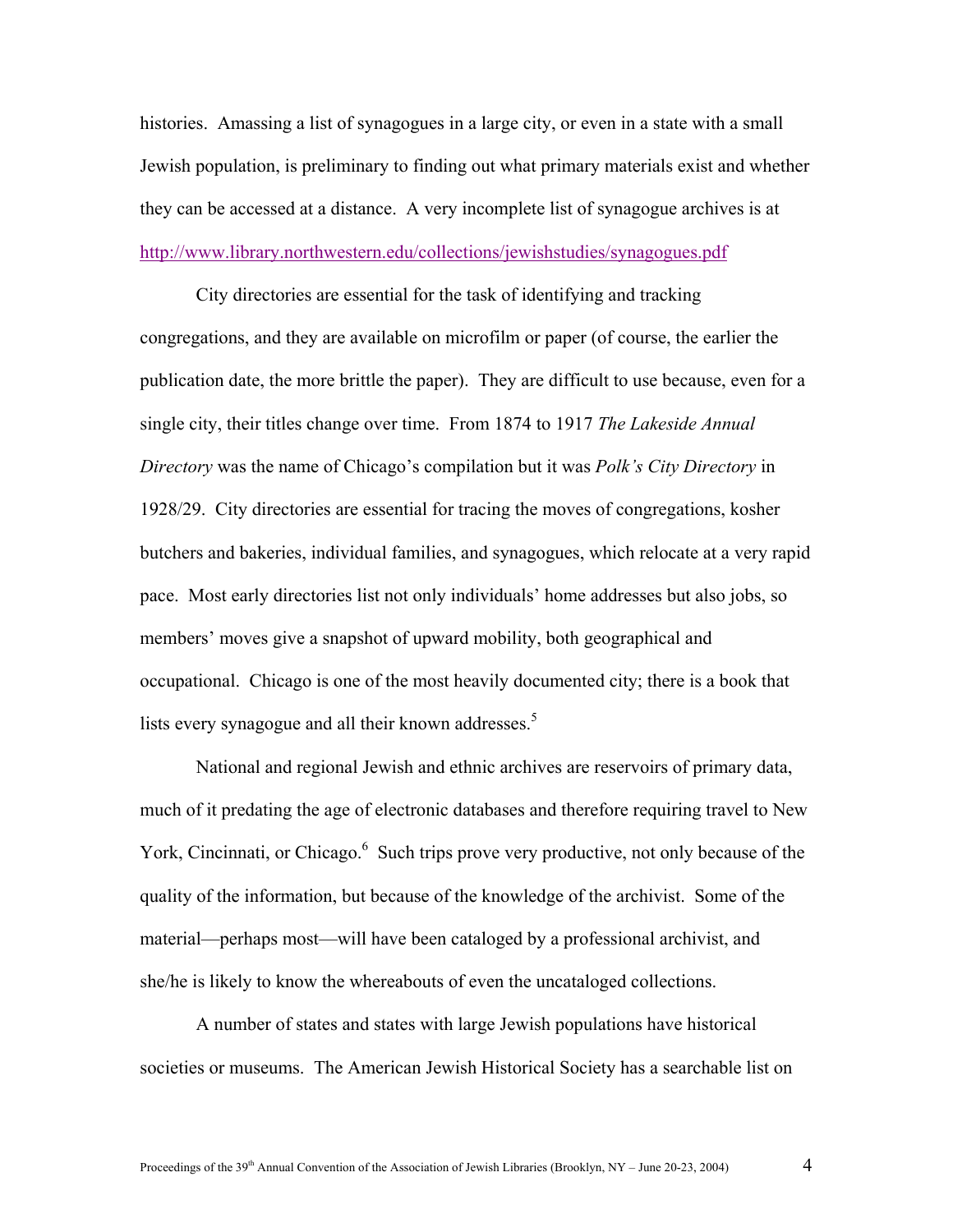their website: <http://www.ajhs.org/academic/other.cfm> It includes Canadian and other international organizations, as well. There is somewhat longer list with links in a pdf file:

## <http://www.library.northwestern.edu/collections/jewishstudies/synagogues.pdf>

(Additions to this file would be most welcome, and the same pertains to any other aspects of synagogue history, architecture, sociology, clergy or lay leadership.) Museums and archives of immigration and regional history, like the Balch Institute of the Historical Society of Pennsylvania:<http://www.hsp.org/> and the National Museum of American Jewish History: <http://www.nmajh.org/> are also repositories worth investigating.

 Ultimately synagogue history is local, which means that much can be accomplished at a distance—but not everything. An approach that has proven successful is to survey institutions in advance to determine whether a visit would be productive.<sup>7</sup> Synagogues keep records of their milestones like proud parents keep a baby book pictures of founders, anniversary programs, mortgage burning ceremonies, and, in some instances, minutes of meetings of the synagogue board, the affiliated organizations like sisterhood and mens' clubs, and building committees. Is there enough to warrant a visit? If the city of interest has a local Jewish archive, or if one temple/synagogue serves as the repository for several, travel is a compelling prospect.

### **Reading synagogues**

Synagogue architecture can be "read" as a text that reveals the congregation's aspirations and choice of models. Since synagogues need not be in any particularly style, the *balabatim* [leaders] decide what image they wish to project. There are precedents for almost everything—from cathedrals to Romanesque chapels to the modernism of the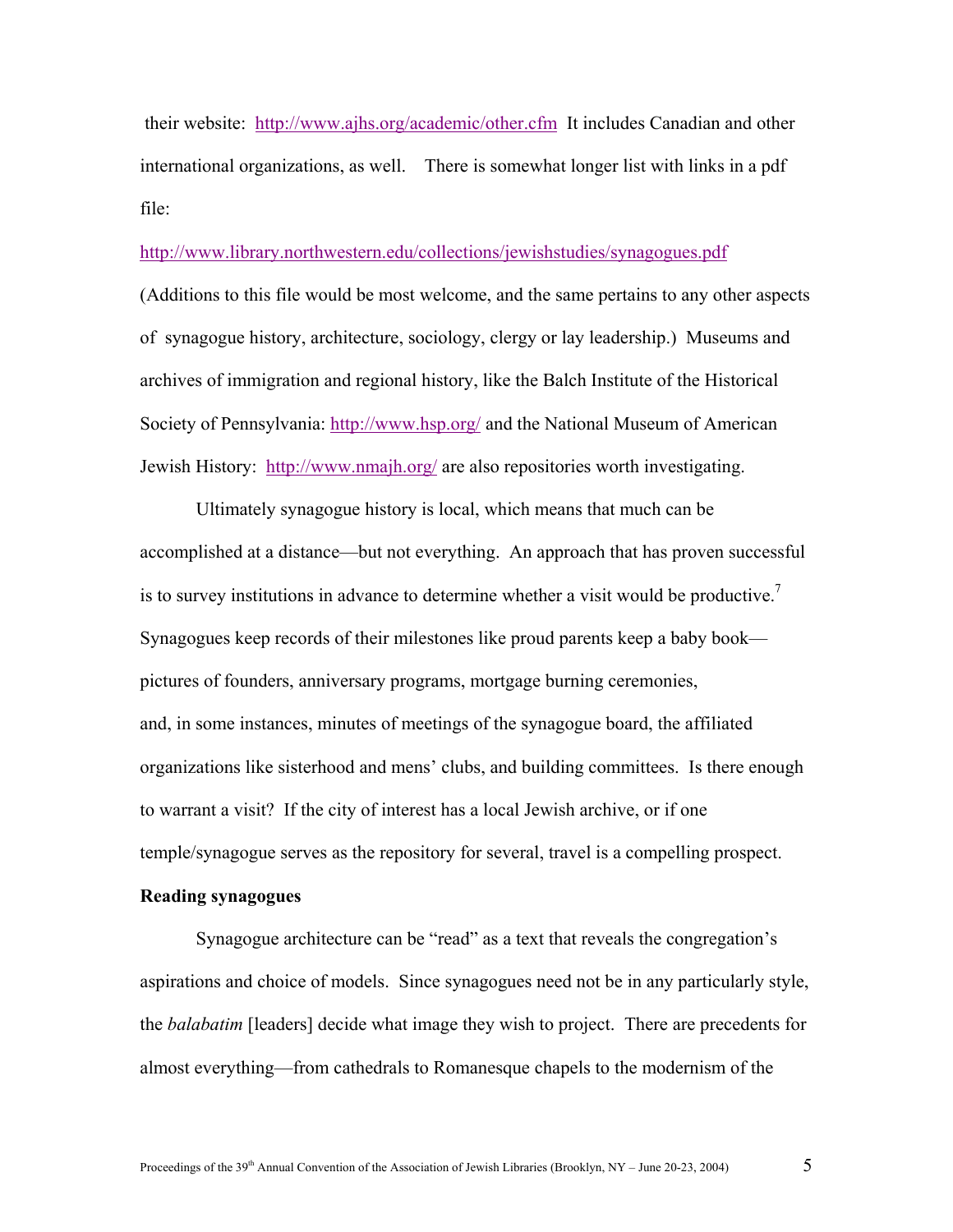International Style. An attractive building with different spaces for various activities brings new members, and many a temple has been cited in the architectural press for its impressive design. The cost of membership increases with a new building but growth in membership ameliorates the per family share.

Before turning to images of a few selected synagogues, I want to share what I learned from my own research. $8$  There are two invariant principles in building new synagogues and temples. Initially they will be too large because of the expectation of congregational growth. Jews commission buildings the way parents purchase children's shoes; the toddler always outgrows his/her shoes but most large (and lavish) buildings become obsolete because the epicenter of the Jewish community has moved. Secondly, the dreamers ignore the lesson of history. Mobility, both geographic and socioeconomic, is the leitmotif of 350 years of Jewish success in the United States and yet, when the building committee sits down with the architects, it is as though this home will serve for a century. Very few last more than two generations, and even when the population is stable, costs of heating and cooling may increase so drastically as to require a new and much smaller addition to accommodate the reality of minimal attendance at everything except the occasional *bat/ bat mitzvah*, wedding, and the annual High Holyday services.

#### **Michigan: a Big City and a Small Town**

 Detroit is a case study of Jewish migrations from the founding of its first congregation, Beth El,  $(1850)$  that had initially met in people's homes.<sup>9</sup> Its first building was a converted church in the first zone of settlement, i.e. near the river that gave rise to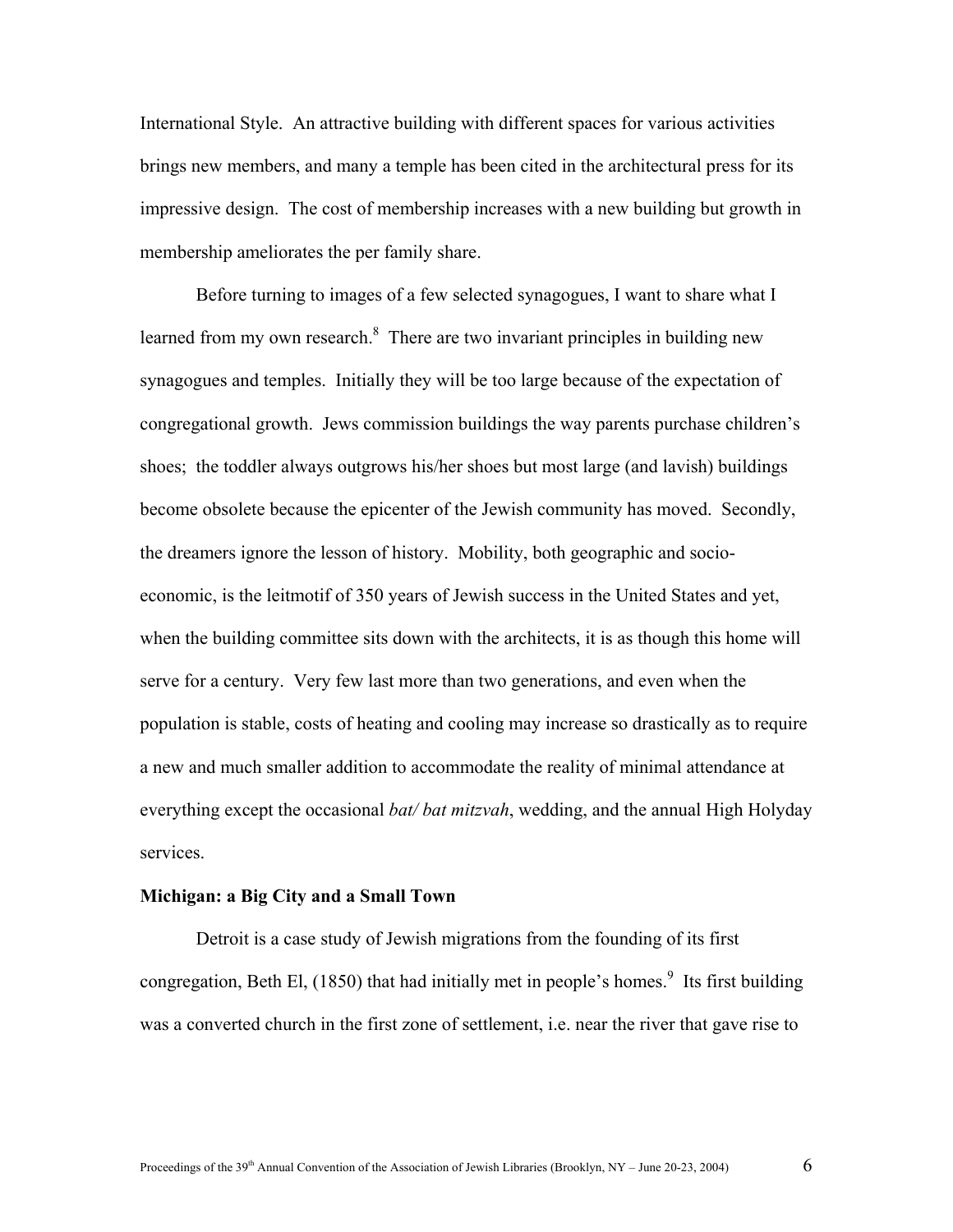the city. Congregations multiplied as schisms separated the less from the more traditional, the wealthier from the less wealthy.

[http://www.library.northwestern.edu/collections/jewishstudies/Map\\_Detroit\\_1.html](http://www.library.northwestern.edu/collections/jewishstudies/Map_Detroit_1.html)

This map shows the genesis of Jewish Detroit at its creation. It began at the south end of Woodward Avenue, the city's spine, near the river that made the city economically viable. Jewish Detroit remained compact until the expansion of the automotive industry. Although few Jews worked in manufacturing, they benefited from it as shopkeepers and scrap metal dealers.

### [http://www.library.northwestern.edu/collections/jewishstudies/Map\\_Detroit\\_3.html](http://www.library.northwestern.edu/collections/jewishstudies/Map_Detroit_3.html)

After the turn of the century synagogues, *shuls¸* and temples proliferated but Jews remained concentrated west of Woodward Avenue. In 1922, Beth El moved north on Woodward and commissioned a leading Jewish architect, Albert Kahn, who had made his reputation designing automobile factories for the Ford Motor Company, to build their building. It was a replica of the Lincoln Memorial, thereby leaving no doubt about Jewish patriotism.<sup>10</sup>

[http://www.library.northwestern.edu/collections/jewishstudies/temple\\_beth\\_el.html](http://www.library.northwestern.edu/collections/jewishstudies/temple_beth_el.html) [http://www.library.northwestern.edu/collections/jewishstudies/temple\\_beth\\_el\\_sanctuary.](http://www.library.northwestern.edu/collections/jewishstudies/temple_beth_el_sanctuary) html

 The paradigmatic nineteenth century success story was the Jewish peddler turned department store owner in small towns and cities at great distances from concentrations of their co-religionists (a term that was much favored in the nineteenth century). Jacob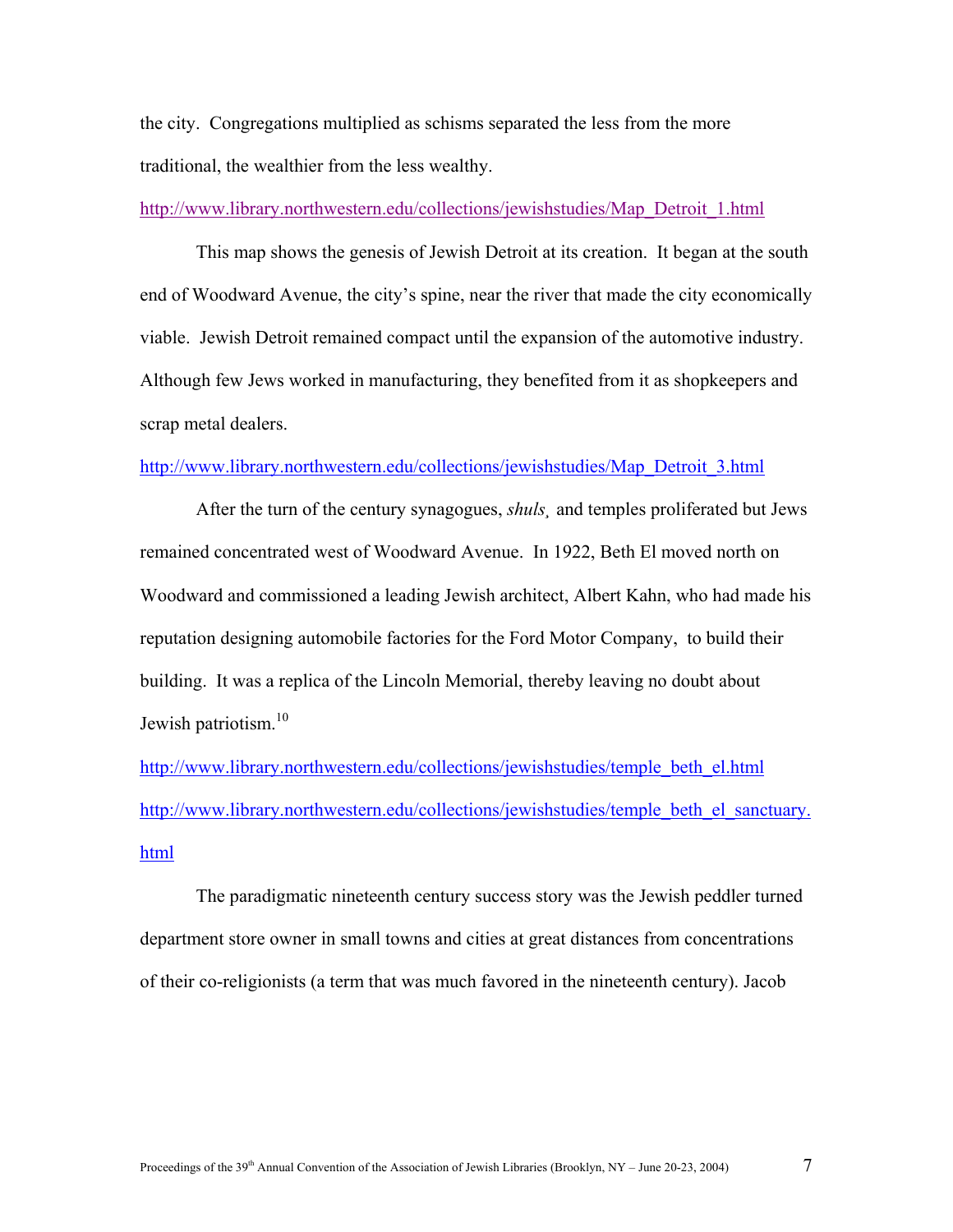Kahn came from Germany to Hancock, Michigan, building a business and a temple, naming it Temple Jacob. With a bow to the rich veins of copper in Michigan's Upper Peninsula, it was crowned with a copper dome.

[http://www.library.northwestern.edu/collections/jewishstudies/synagogues\\_photographs.](http://www.library.northwestern.edu/collections/jewishstudies/synagogues_photographs) html

In its history is the record of Jewish life in America; from department store owning, to doctoring/practicing law/accounting/university teaching; and emigration from towns and small cities to large ones. After WWII, there was an exodus from the upper midwest to California, Arizona, and Florida. Snow begins to fall the area Copper Harbor area in October, and winter storms in late April are not unusual. Congregational life remains viable in Houghton/Hancock because of two factors: one is the availability of visiting rabbinical students from Hebrew Union College in Cincinnati to conduct High Holyday services; the other is its proximity to Michigan Technical University which has some Jewish faculty and students.

## **Urban Centers**

 Chicagoans turned to firms from outside the city, seemingly preferring distant designers and historic styles as early as the 1920s. Temple Sholom, a wealthy Reform congregation, engaged Coolidge & of Hodgson of Boston to build a Romanesque structure on a prime piece of real estate and was able to complete it—with only a few minor modifications—during the depression year of 1930. Temple Sholom is still the religious building on Lake Shore Drive, and one of the few to have a professionally written history.  $11$ 

<http://www.library.northwestern.edu/collections/jewishstudies/Sholom.html>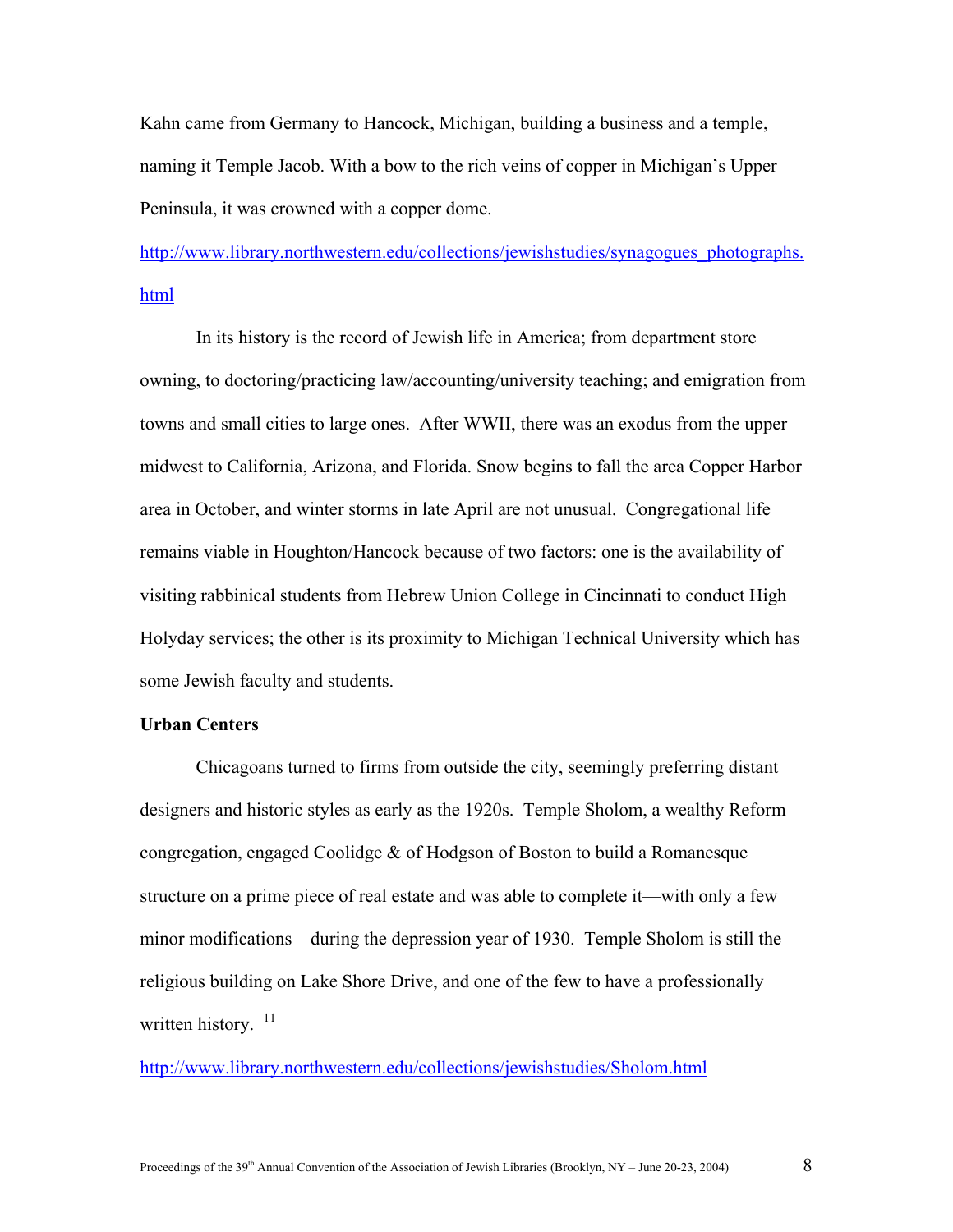## **Detroit Jews Move North**

#### <http://www.library.northwestern.edu/collections/jewishstudies/WWII.html>

The post-WWII decade saw Detroit's Jews moving to the northern boundary of the city from which they would become suburbanites. Building budgets provided funding for huge "cathedrals" that proclaimed the material success of their members. These campus complexes with large school buildings were family centered, and their huge parking lots underscored the central role played by the automobile in suburban life. [http://www.library.northwestern.edu/collections/jewishstudies/Beth\\_El\\_int\\_Sanctuary.ht](http://www.library.northwestern.edu/collections/jewishstudies/Beth_El_int_Sanctuary.ht) ml

 Congregation Beth El left the city in 1973 and sold the Kahn-designed building to an African-American church, which was the pattern common to every city. In neighborhoods vacated by whites—sometimes in panic, and often encouraged by unscrupulous realtors—blacks moved into the area. Synagogues needed little modification to become churches and many of them survived because of it.

Beth El relocated in the northwest suburb of Bloomfield Hills where Minoru Yamasaki gave its new building the added cachet of having been designed by a world renowned architect. Possessed of the necessary resources—space and volunteers, Beth El maintains the Rabbi Leo M. Franklin Archive, a repository of material on Michigan Jewry: <http://tbeonline.org/Rfranklinarchive1/index.htm>

North Shore Congregation Israel (Reform) in Glencoe, Illinois purchased an impressive site on the shore of Lake Michigan in the far northern and very wealthy suburb of Glencoe. They, too, had Yamasaki to build a monumental synagogue a decade before Beth El.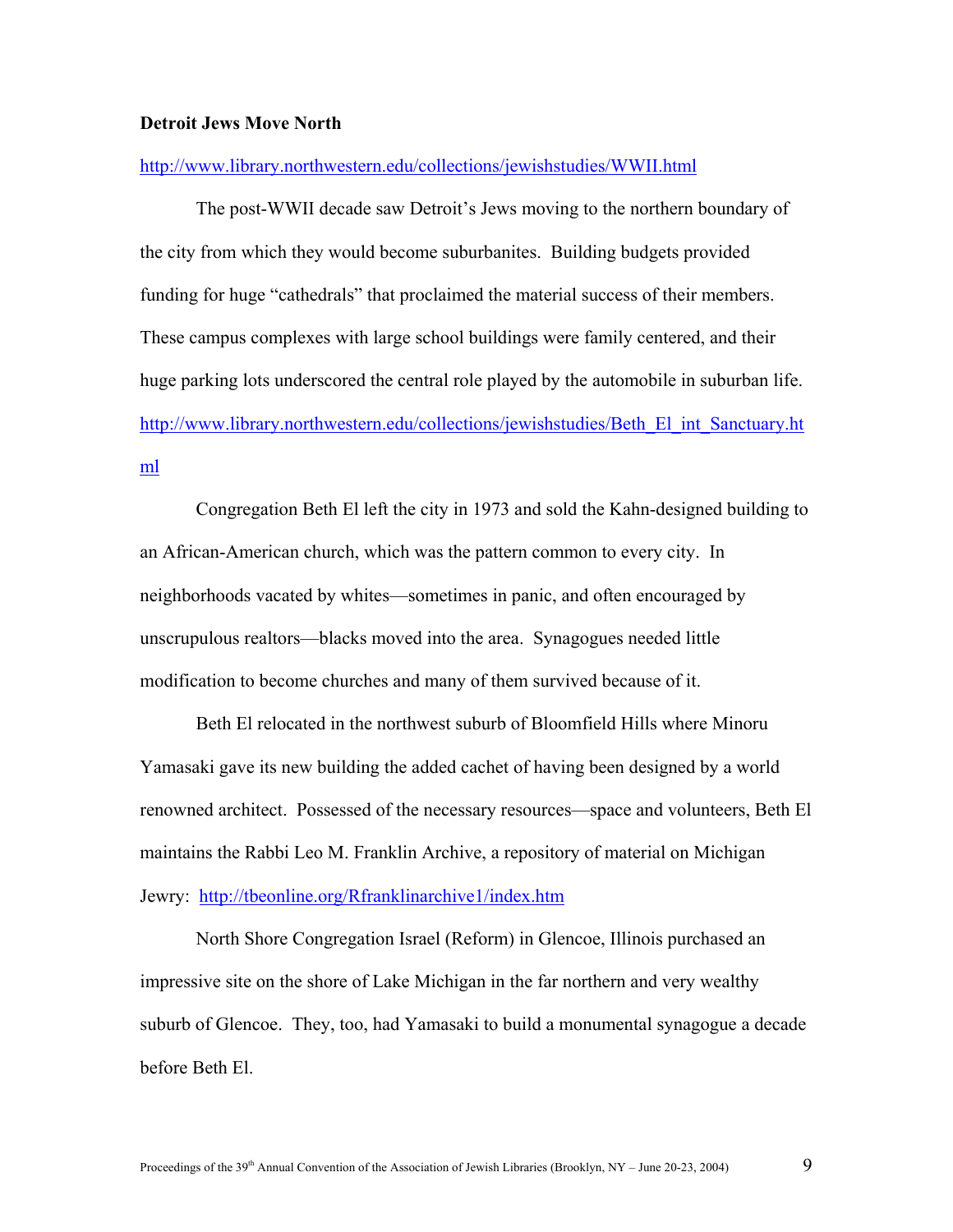## [http://www.library.northwestern.edu/collections/jewishstudies/n\\_shore.html](http://www.library.northwestern.edu/collections/jewishstudies/n_shore.html)

Numbering among its members some of Chicago wealthiest families made possible a lavish budget and a distinctive building. Views from the sanctuary windows provided a beautiful view of the lake; there is a large social hall and school building. In 1964, it seemed to be built for the ages, but the imposing sanctuary became a liability in the early 1970s when the price of crude oil skyrocketed. It is the ultimate Jewish cathedral, but it fell victim to the high costs of cooling and heating.

[http://www.library.northwestern.edu/collections/jewishstudies/N\\_Shore\\_int.html](http://www.library.northwestern.edu/collections/jewishstudies/N_Shore_int.html) Thomas Beeby, Dean of the School of Architecture at the University of Illinois at Chicago added a chapel that seats 275, which serves the congregation for most purposes.

### **Conclusion**

As American Jews celebrate 350 years of settlement in the United States, the community can trace its history/histories by delving into libraries and archives, and by studying synagogues and temples and the communities that built them. The exodus continues, as Jews move from the east coast and the Midwest to the Sun Belt. Some migrations, however, have ended—people left small towns (except college towns) for urban centers where Jewish life was easier, especially in the time of endogamous marriage. None remain in the occupations that their grandfathers pursued—tailoring or scrap dealing and certainly none are peddlers; but they continue to affiliate, support, and establish congregations. And the history of those places, and the people who were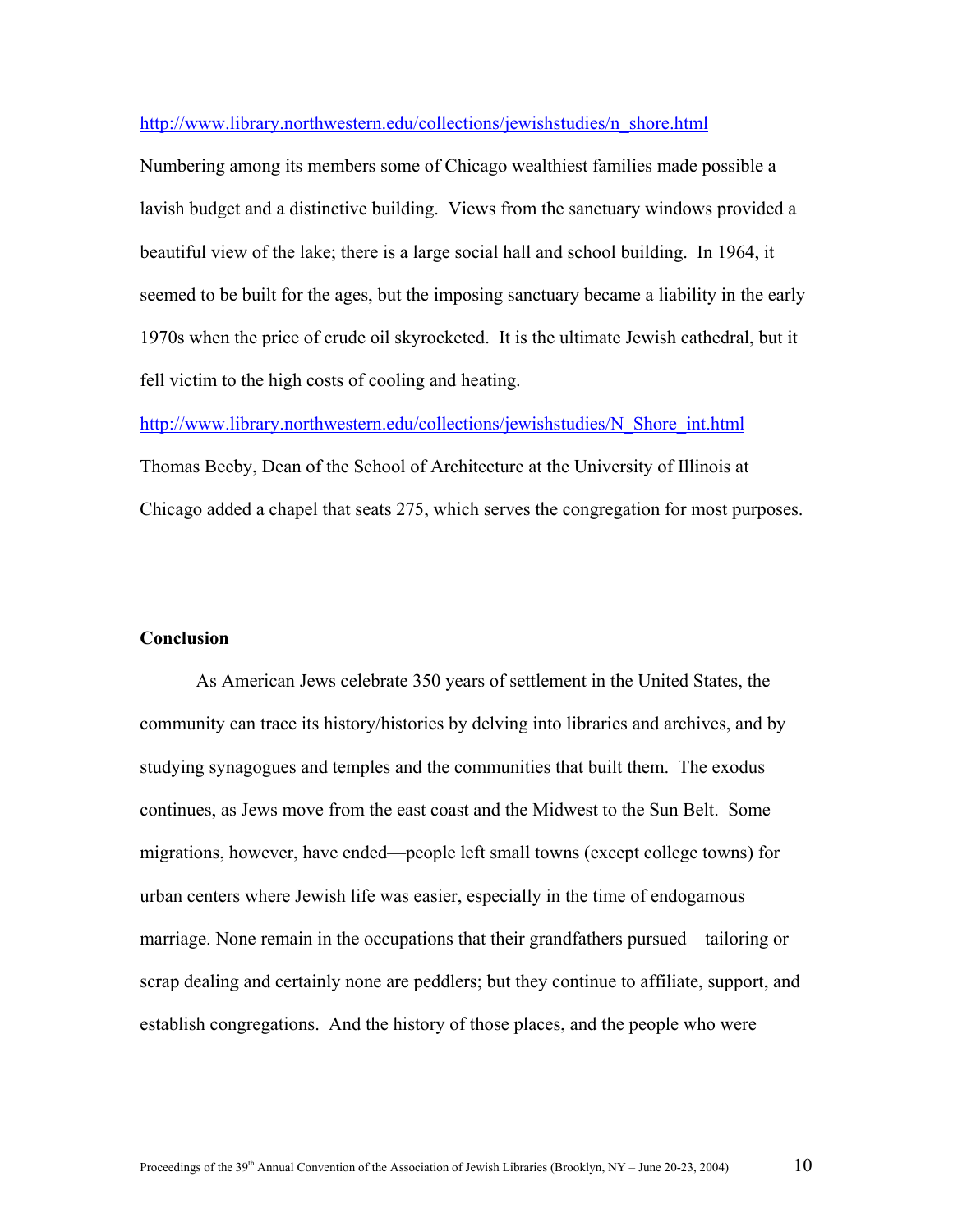associated with them, provides a lens through which to view the history of American

Jewry.

The Dorot Jewish Division of the New York Public Library was founded in New York City in 1897 "with funding contributed by Jacob Schiff. <http://www.nypl.org/research/chss/jws/history.html>

<sup>2</sup> Creating the Synagogue Archive" is a useful primer for volunteer archivists: <http://www.americanjewisharchives.org/aja/syna/index.html>

Proffitt, Kevin, *Starting from Scratch: Creating the Synagogue Archives.* Cincinnati: American Jewish Archives, 1994.

<sup>3</sup> The Klau Library and the American Jewish Archives are located at reform seminary's Hebrew Union College in Cincinnati:

<http://www.huc.edu/libraries/cincy/><http://www.americanjewisharchives.org/aja/index.htm> The Jewish Theological Seminary in New York City is less strong on local histories: <http://www.jtsa.edu/library/about/>

There is no analog for Orthodox seminaries or synagogue organizations. The closest is the Library and Special Collections of Yeshiva University: <http://www.yu.edu/libraries/>

<sup>4</sup> ArchivesUSA is a proprietary database of the Chadwyck-Healey Co. and may only be used by institutions who hold a site license.

5  *Synagogues of Chicago*, ed.by Irving Cutler et al. Chicago: Chicago Jewish Historical Society, 1991.

 $6$  Synagogues occasionally refuse access to their minutes, even after the people whose names are mentioned are long deceased. In this regard, they are more secretive than the United States census, which releases data after 70 years. But one can circumvent this if the denominational has collected congregational minutes.

 $7$  Sample survey of the state of Michigan: [http://www.library.northwestern.edu/collections/jewishstudies/elstein\\_pg581.jpg](http://www.library.northwestern.edu/collections/jewishstudies/elstein_pg581.jpg) 5 pg. Synagogue archives: [http://www.library.northwestern.edu/collections/jewishstudies/American\\_Synagogue\\_Ar](http://www.library.northwestern.edu/collections/jewishstudies/American_Synagogue_Ar) chives.pdf

<sup>8</sup> Rochelle Berger Elstein, "Synagogue Architecture in Michigan and the Midwest, 1865-1945." (Ph.D. diss., Michigan State University, 1986).

 $\overline{a}$ <sup>1</sup> American Jewish Historical Society: <http://www.ajhs.org/research/Archives.cfm> was founded in New York City on June 7, 1892. *Encyclopaedia Judaica*, s.v. vol. 2, p. 826-7. American Jewish Archives: <http://www.americanjewisharchives.org/aja/index.html>was founded in Cincinnati in 1947.